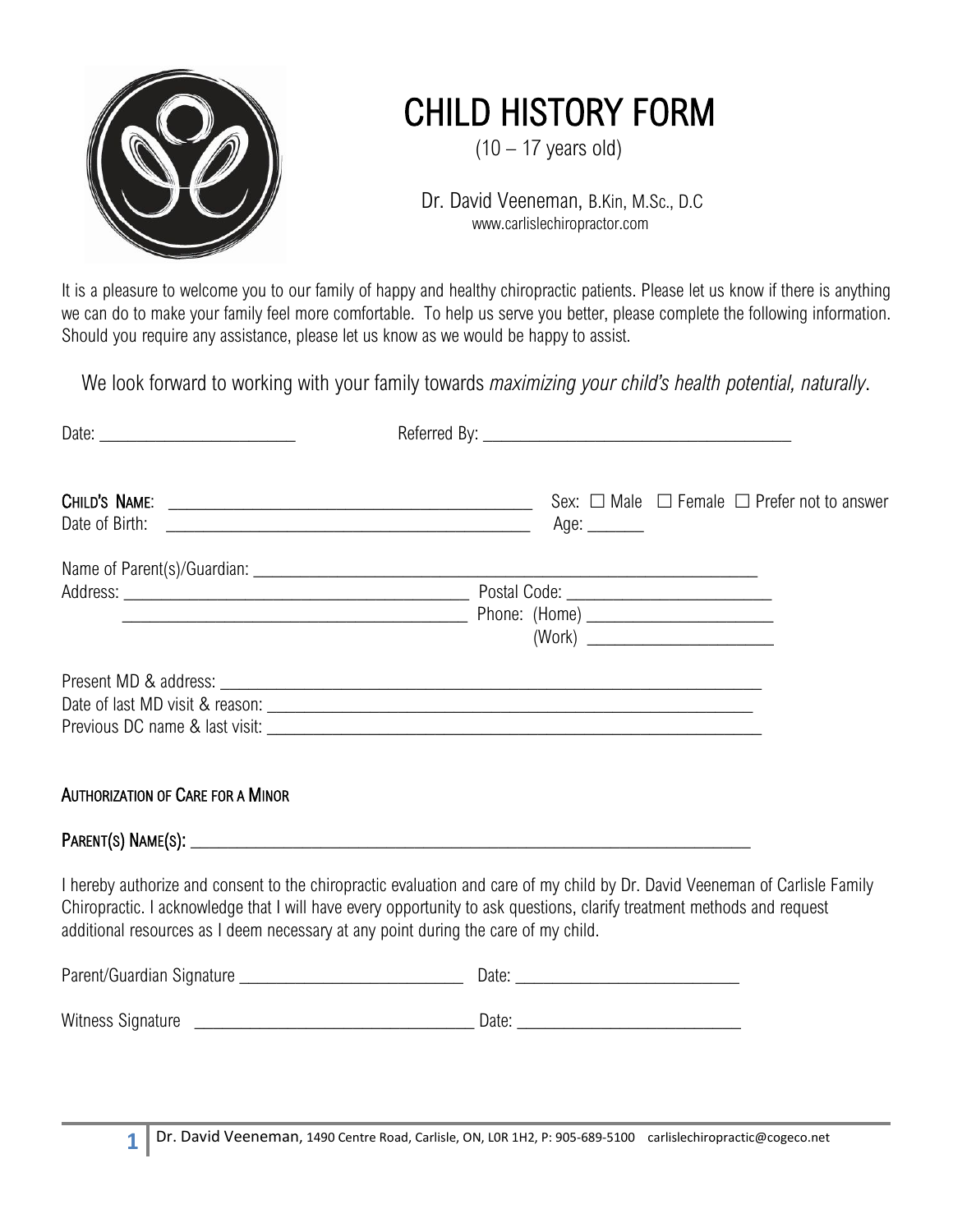# **CHIEF HEALTH CONCERNS**

Purpose for contacting us: \_\_\_\_\_\_\_\_\_\_\_\_\_\_\_\_\_\_\_\_\_\_\_\_\_\_\_\_\_\_\_\_\_\_\_\_\_\_\_\_\_\_\_\_\_\_\_\_\_\_\_\_\_\_\_\_

|  | Have you seen other Doctors for this condition? If so, please list their names & treatments used |
|--|--------------------------------------------------------------------------------------------------|
|--|--------------------------------------------------------------------------------------------------|

| Date of Onset: ____________________________Onset was: $\Box$ Sudden $\Box$ Gradual $\Box$ Associated with event<br>Duration of problem (episode) $\Box$ $\Box$ minutes $\Box$ hours $\Box$ days $\Box$ months $\Box$ years<br>Pattern of problem: $\Box$ Constant $\Box$ Intermittent $\Box$ Occasional $\Box$ Cyclical                                                                                                                  |                                                                                                                                 |                                                                                                                                |
|------------------------------------------------------------------------------------------------------------------------------------------------------------------------------------------------------------------------------------------------------------------------------------------------------------------------------------------------------------------------------------------------------------------------------------------|---------------------------------------------------------------------------------------------------------------------------------|--------------------------------------------------------------------------------------------------------------------------------|
| Relieving factors: ____________                                                                                                                                                                                                                                                                                                                                                                                                          | <u> 1989 - Johann Barn, mars ann an t-Amhain Aonaich an t-Aonaich an t-Aonaich ann an t-Aonaich ann an t-Aonaich</u>            |                                                                                                                                |
|                                                                                                                                                                                                                                                                                                                                                                                                                                          |                                                                                                                                 |                                                                                                                                |
|                                                                                                                                                                                                                                                                                                                                                                                                                                          | <u> 1989 - Johann Stoff, deutscher Stoffen und der Stoffen und der Stoffen und der Stoffen und der Stoffen und der</u>          |                                                                                                                                |
| <b>PATIENT HISTORY</b><br>How would you describe the pregnancy? $\square$ Normal $\square$ Somewhat difficult $\square$ Very difficult<br>How would you describe his/her infancy? $\square$ Normal $\square$ Somewhat difficult $\square$ Very difficult<br>How would you describe his/her childhood? $\Box$ Normal $\Box$ Somewhat difficult $\Box$ Very difficult<br>If you answered anything other than 'Normal' please indicate why. |                                                                                                                                 |                                                                                                                                |
| How would you describe his/her overall physical development? $\Box$ Above average $\Box$ Typical $\Box$ Below average<br>How would you describe his/her overall mental development? $\Box$ Above average $\Box$ Typical $\Box$ Below average<br>Is your child currently taking any medications? If so, how often and for what purpose?                                                                                                   |                                                                                                                                 |                                                                                                                                |
| Is your child currently taking any supplements or vitamins? If so, how often and for what purpose?                                                                                                                                                                                                                                                                                                                                       |                                                                                                                                 |                                                                                                                                |
| <b>OTHER HEALTH CONCERNS</b><br>Please check any of the following conditions your child has suffered from:<br>$\Box$ Low self-esteem $\Box$ Scoliosis<br>$\Box$ Seizures<br>□ Chronic Colds<br>$\Box$ Recurring Fevers<br>$\Box$ Growing Pains<br>$\Box$ Depression/Anxiety                                                                                                                                                              | $\Box$ Irritability/Moodiness<br>$\Box$ Asthma or Allergies $\Box$ ADHD<br>$\Box$ Digestive Problems<br>$\Box$ Acne/Skin Issues | $\Box$ General Fatigue<br>$\Box$ Headaches<br>$\Box$ Learning difficulties<br>$\Box$ Other: $\_\_\_\_\_\_\_\_\_\_\_\_\_\_\_\_$ |
| Do sleeping patterns seem normal to you? $\Box$ Yes $\Box$ No Please explain:                                                                                                                                                                                                                                                                                                                                                            |                                                                                                                                 |                                                                                                                                |
| Has any family member ever been diagnosed with any of the following?                                                                                                                                                                                                                                                                                                                                                                     |                                                                                                                                 |                                                                                                                                |
| 2                                                                                                                                                                                                                                                                                                                                                                                                                                        | Dr. David Veeneman, 1490 Centre Road, Carlisle, ON, LOR 1H2, P: 905-689-5100 carlislechiropractic@cogeco.net                    |                                                                                                                                |